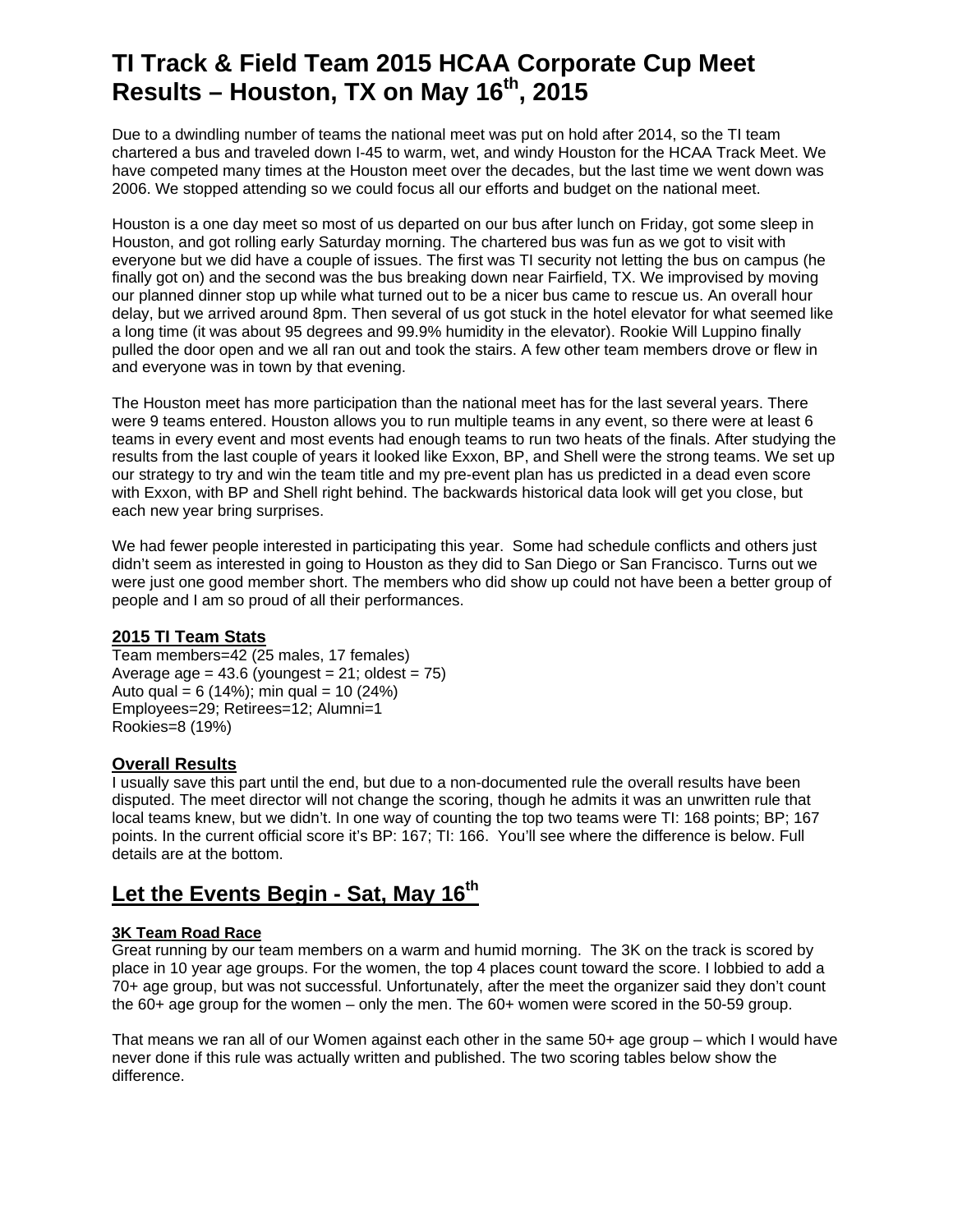### **Without** the 60+ age group  $-3^{rd}$  place

| <b>2015 Event</b>     | Team | Tim<br>e | Dist | <b>Sex</b> | 15<br><b>Result</b> | 15<br>PI | AG/<br><b>WMA</b> | 15 | Age 15 Name        |
|-----------------------|------|----------|------|------------|---------------------|----------|-------------------|----|--------------------|
| 3K Women              | A    | 9:25     | 3K   |            | 19:58               | 10       | 40-49             |    | 49 St. John, Cissy |
| 3K Women              | Α    | 9:25     | 3K   |            | 13:08               | 1        | 50-59             |    | 54 McCauley, Heidi |
| 3K Women              | Α    | 9:25     | 3K   |            | 14:58               | 3        | 50-59             |    | 52 Nagel, Heidi    |
| 3K Women              | А    | 9:25     | 3K   |            | 15:50               | 6        | $50-59$           |    | 59 Sulser, Dianna  |
| 3K Women              | А    | 9:25     | 3K   |            | 15:13               | 4        | $60+$             |    | 61 Gonzalez, Terry |
| 3K Women              | Α    | 9:25     | 3K   |            | 19:48               | 10       | $60+$             |    | 73 Salter, Mary    |
| <b>Total-3K Women</b> |      |          |      |            | top 4 pl            | 14       | 3rd               |    |                    |

## **With** the 60+ age group  $-2^{nd}$  place

|                       |      |             |      |    |                | 15             | AG/             | 15 |                    |
|-----------------------|------|-------------|------|----|----------------|----------------|-----------------|----|--------------------|
| <b>2015 Event</b>     | Team | <b>Time</b> | Dist | Š. | 15 Result      | PI             | <b>WMA</b>      |    | Age 15 Name        |
| 3K Women              | A    | 9:25        | 3K   |    | 19:58          | 10             | 40-49           |    | 49 St. John, Cissy |
| 3K Women              | A    | 9:25        | 3K   | F  | 13:08          |                | 50-59           |    | 54 McCauley, Heidi |
| 3K Women              | A    | 9:25        | 3K   | F  | 14:58          | 3              | 50-59           |    | 52 Nagel, Heidi    |
| <b>3K Women</b>       | A    | 9:25        | 3K   | F  | 15:50          | 5              | 50-59           |    | 59 Sulser, Dianna  |
| <b>3K Women</b>       | A    | 9:25        | 3K   | F  | 15:13          |                | $60+$           |    | 61 Gonzalez, Terry |
| <b>3K Women</b>       | A    | 9:25        | 3K   |    | 19:48          | 3              | $60+$           |    | 73 Salter, Mary    |
| <b>Total-3K Women</b> |      |             |      |    | top $4$ pl $>$ | $\overline{8}$ | 2 <sub>nd</sub> |    |                    |

For the men the top 5 score. Adding a 70+ group here would have helped us greatly, but we missed the 1<sup>st</sup> place slot by one point. Again great running by everyone.

|                     |      |             |      |            |                | 15             | AG/        | 15 |                       |
|---------------------|------|-------------|------|------------|----------------|----------------|------------|----|-----------------------|
| 2015 Event          | Team | <b>Time</b> | Dist | <b>Sex</b> | 15 Result      | P <sub>1</sub> | <b>WMA</b> |    | Age 15 Name           |
| 3K Men              | A    | 8:15        | 3K   | M          | 10:22          | 2              | 20-29      |    | 23 Luppino, Will      |
| 3K Men              | A    | 8:35        | 3K   | M          | 12:00          | 6              | 40-49      |    | 47 Bilhan, Haydar     |
| 3K Men              | A    | 8:35        | 3K   | M          | 9:59           | 2              | 40-49      |    | 46 Schmidt, Brian     |
| 3K Men              | A    | 8:35        | 3K   | M          | 12:17          | 3              | $60+$      |    | 61 Papermaster, Barry |
| 3K Men              | A    | 8:35        | 3K   | M          | 11:44          | 2              | $60+$      |    | 62 Hull, Chuck        |
| 3K Men              | A    | 8:35        | 3K   | M          | 15:06          | 9              | $60+$      |    | 73 King, Rio          |
| 3K Men              | A    | 8:35        | 3K   | M          | 13:32          | 6              | $60+$      |    | 75 VanBesien, Bies    |
| <b>Total-3K Men</b> |      |             |      |            | top $5$ pl $>$ | 15             | 2nd        |    |                       |

#### **Men's Mile**

One of our best new additions this year was Will Luppino. He was always out at practice working hard – and it's a good thing, because I put a load on him at this meet. He ran very well in the 3K, and then I had him running two other mile legs at the meet. I teamed Will and Eric up for the mile. In Houston you add the places of the two runners. Will was 3<sup>rd</sup> overall and Eric was 7<sup>th</sup> for a 10. As luck would have it two other teams scored a 10, so it went to the tie-breaker rule, which is fastest overall finisher. The other two teams were 1 and 2, so we took  $3<sup>rd</sup>$  in this one.

|                         |     |                   |      |     |                  | 15 | AG/   | 15 |                   |
|-------------------------|-----|-------------------|------|-----|------------------|----|-------|----|-------------------|
| <b>2015 Event</b>       | eam | Time <sup>1</sup> | 恩    | Sex | 15 Result PI WMA |    |       |    | Age 15 Name       |
| Men's Mile Team         | ΑI  | 10:00             | 1600 | M   | 04:50.0          |    | $20+$ |    | 23 Luppino, Will  |
| Men's Mile Team         | А   | 10:00             | 1600 | M   | 05:09.0          |    | $20+$ |    | 32 Southard, Eric |
| <b>Total-Men's Mile</b> |     |                   |      |     | top $2$ pl $>$   | 10 | 3rd   |    |                   |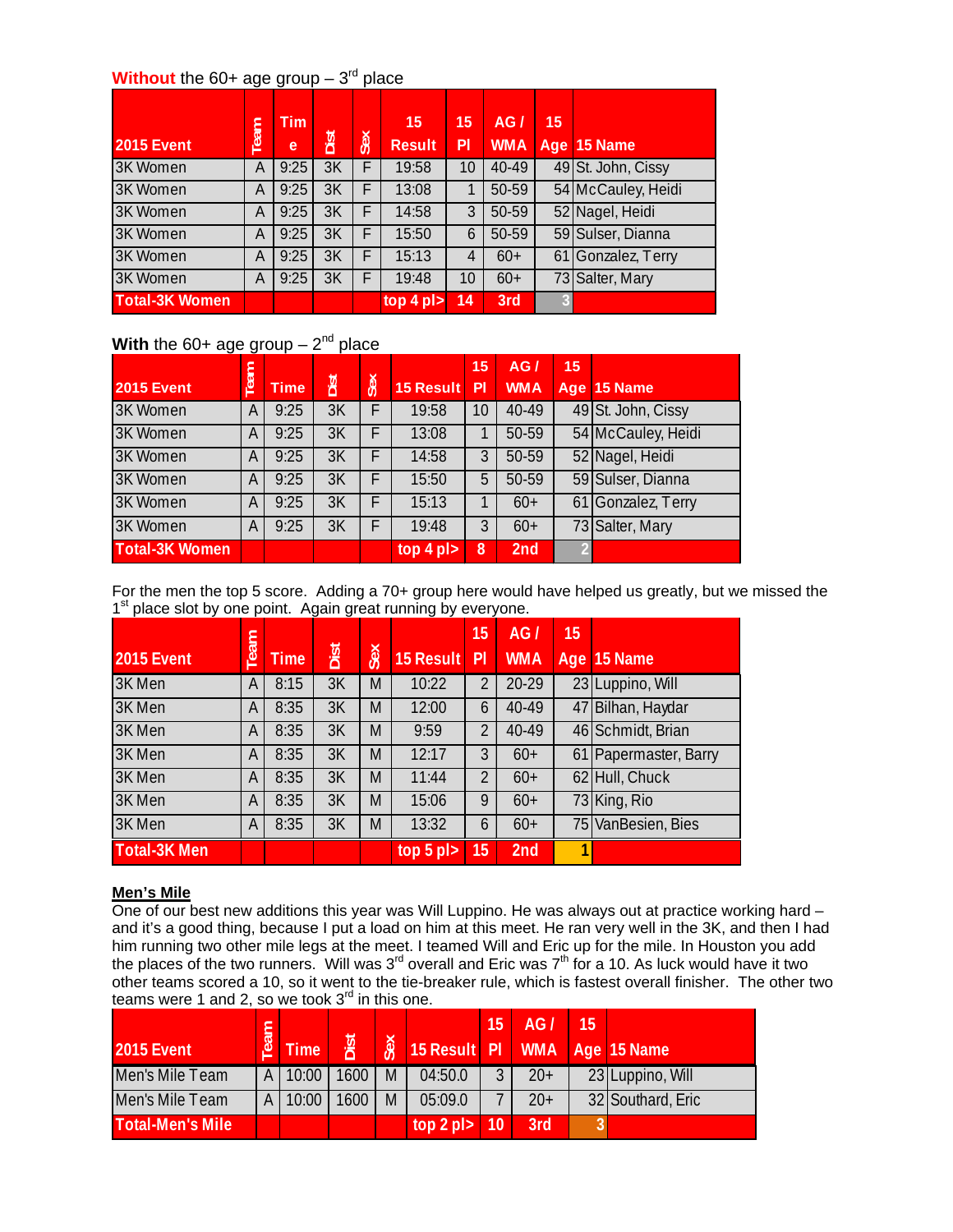#### **Submaster Distance Relay**

This is one I thought we could win and the team performed perfectly. They put Ismail in position and he overtook the BP team and pulled away. Mitchel won the award for most spectators at the event. Brandy hasn't been able to run a 400m this year as she battled shin splints, but she blasted this one. And then there was rookie Paul Barker – you'll see his name several more times down the page.

|                                | eam |             |      |     |              | $15^{\circ}$ | AG/        | 15 |                   |
|--------------------------------|-----|-------------|------|-----|--------------|--------------|------------|----|-------------------|
| <b>2015 Event</b>              |     | <b>Time</b> | Dist | Sex | 15 Result PI |              | <b>WMA</b> |    | Age 15 Name       |
| SubMaster Dist Relay A   10:15 |     |             | 800  | M   | 02:28.5      |              | 35/30      |    | 37 Fulce, Mitchel |
| SubMaster Dist Relay A   10:15 |     |             | 400  | F   | 01:10.0      |              | $30+$      |    | 38 Burton, Brandy |
| SubMaster Dist Relay A   10:15 |     |             | 1200 | M   | 03:49.5      |              | 35/30      |    | 46 Barker, Paul   |
| SubMaster Dist Relay A   10:15 |     |             | 1600 | M   | 05:11.0      |              | 30/35      |    | 32 Jorio, Ismail  |
| <b>Total-SubMaster Dist</b>    |     |             |      |     | 12:39.0      |              | 1st        |    | 1 Need 12:50      |

#### **Women's 800 Team Race**

We didn't have enough females running 800m legs to think about fielding a team.

#### **3-Lap Sprint**

We had good sprinters, but were missing that min/auto qual level person or two that turns a team from good to great. Rookie Alex Wang ran well and Heather finally managed to avoid injury and had a good meet.

| <b>2015 Event</b>         | eam | <b>Time</b> | Dist | Sex | 15 Result Pl | 15 | AG/<br><b>WMA</b> | 15 | Age 15 Name          |
|---------------------------|-----|-------------|------|-----|--------------|----|-------------------|----|----------------------|
| 3 Lap Sprint              | А   | 10:45       | 200  |     | 00:30.2      |    | $20+$             |    | 26 Geiger, Heather   |
| 3 Lap Sprint              | А   | 10:45       | 200  | M   | 00:25.2      |    | $20+$             |    | 29 Reynolds, Michael |
| 3 Lap Sprint              | А   | 10:45       | 400  | M   | 00:55.9      |    | $20+$             |    | 24 Wang, Alex        |
| 3 Lap Sprint              | А   | 10:45       | 400  | M   | 00:56.5      |    | $20+$             |    | 24 Boyda, Nolan      |
| <b>Total-3 Lap Sprint</b> |     |             |      |     | 02:47.8      |    | 4th               |    | 4 Need: 2:41         |

#### **Executive Relay**

This final is for managers of managers or senior members of the technical staff. Our team is all very "experienced" compared to most of the competition since the minimum age in this event is just 30. I convinced Haydar to join us (and his wife agreed) and got us off the start we needed. When rookie Paul Barker took the handoff we were in  $2<sup>nd</sup>$ , but well behind Shell – probably more than half a lap. On his  $3<sup>rd</sup>$ lap I told Paul to run easy, knowing he had yet another event. Thank goodness he ignored me. Late in lap 3 you could see the Shell anchor starting to tie up. Paul looked fresh (probably because I told him to take it easy – and that's the story I'm going with) and started picking up the pace. He came from way back and ran the guy down to take it down the stretch for the win and Paul's second gold medal of the day.

|                              | eam |             |      |     |              | 15 | AG/        | 15 |                    |
|------------------------------|-----|-------------|------|-----|--------------|----|------------|----|--------------------|
| <b>2015 Event</b>            |     | <b>Time</b> | Dist | Sex | 15 Result Pl |    | <b>WMA</b> |    | Age 15 Name        |
| <b>Executive Relay</b>       | ΑI  | 11:00       | 800  | M   | 02:41.0      |    | $30+E$     |    | 47 Bilhan, Haydar  |
| <b>Executive Relay</b>       | ΑI  | 11:00       | 400  | M   | 01:06.3      |    | $30+E$     |    | 55 Westbrook, Paul |
| <b>Executive Relay</b>       | ΑI  | 11:00       | 800  | M   | 02:38.0      |    | $30+E$     |    | 54 Tucker, David   |
| <b>Executive Relay</b>       | ΑI  | 11:00       | 1600 | M   | 05:32.2      |    | $25+E$     |    | 46 Barker, Paul    |
| <b>Total-Executive Relay</b> |     |             |      |     | 11:57.5      |    | 1st        |    | 1 Need 12:05       |

#### **Distance Relay**

I pulled intern Charlotte Sweed from the 3K so she would be fresh. The rest of the team was really solid and got us close, but not quite enough for Will to make a move (running his  $3<sup>rd</sup>$  event of the day). This is a long event. Stephen Smith was running on a sore ankle, but came through.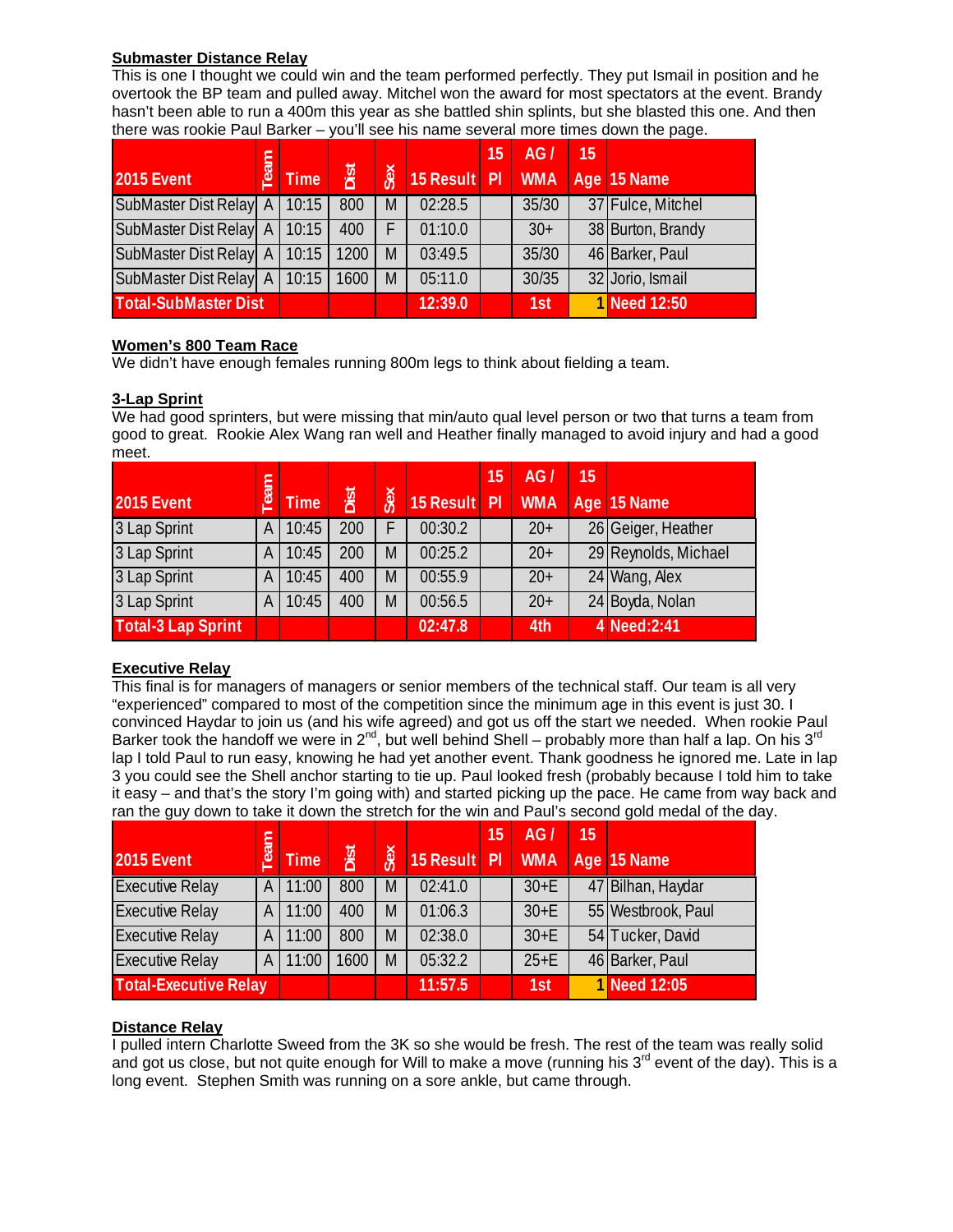|                             |              |             |      |     |                  | $\overline{1}5$ | AG/             | 15             |                     |
|-----------------------------|--------------|-------------|------|-----|------------------|-----------------|-----------------|----------------|---------------------|
| <b>2015 Event</b>           | mea          | <b>Time</b> | Dist | Sex | 15 Result PI WMA |                 |                 |                | Age 15 Name         |
| <b>Distance Relay</b>       | $\mathsf{A}$ | 11:15       | 1600 | F   | 06:33.4          |                 | $20+$           |                | 21 Sweed, Charlotte |
| <b>Distance Relay</b>       | A            | 11:15       | 1600 | M   | 05:08.4          |                 | $40+$           |                | 46 Schmidt, Brian   |
| <b>Distance Relay</b>       | ΑI           | 11:15       | 800  | M   | 02:24.2          |                 | $20+$           |                | 33 Smith, Stephen   |
| <b>Distance Relay</b>       | A            | 11:15       | 800  | M   | 02:23.2          |                 | $20+$           |                | 28 Laugeson, Larry  |
| <b>Distance Relay</b>       | A            | 11:15       | 1600 | M   | 05:16.2          |                 | $20+$           |                | 23 Luppino, Will    |
| <b>Total-Distance Relay</b> |              |             |      |     | 21:45.4          |                 | 2 <sub>nd</sub> | $\overline{2}$ |                     |

#### **Women's Relay**

Katie and Lexi both had scheduling conflicts this year. And Beth wasn't even planning to come until a few weeks ago. Newcomers Min and Jennifer had only been training a bit over a month but they were fearless and hard-working and their times just kept coming down. They both ran new PR's in this event.

|                            |      |         |             |            |                  | $15^{\circ}$ | AG/       | 15 |                       |
|----------------------------|------|---------|-------------|------------|------------------|--------------|-----------|----|-----------------------|
| <b>2015 Event</b>          | Team | Time    | <b>Dist</b> | <b>Sex</b> | 15 Result PI WMA |              |           |    | Age 15 Name           |
| <b>Women's Relay</b>       |      | A 11:45 | 800         |            | 02:54.4          |              | $20+/30+$ |    | 51 Michalak, Beth     |
| <b>Women's Relay</b>       |      | A 11:45 | 400         |            | 01:15.2          |              | $30+20+$  |    | 29 Imperial, Jennifer |
| <b>Women's Relay</b>       | A I  | 11:45   | 400         |            | 01:14.2          |              | $20+/30+$ |    | 33 Chu, Min           |
| <b>Total-Women's Relay</b> |      |         |             |            | 05:23.8          |              | 4th       |    | 4 Need 4:45           |

#### **Submaster's Sprint**

Brandy ran lights out from the start and Scott and Damian also ran well. Eric got it close, but had a bit too much space to make up. They ran better than the past two years winning times, but the competition stepped up this year.

|                             |     |                   |      |     |                  | 15 | AG/       | 15 |                    |
|-----------------------------|-----|-------------------|------|-----|------------------|----|-----------|----|--------------------|
| <b>2015 Event</b>           | eam | Time <sup>1</sup> | Dist | Sex | 15 Result PI WMA |    |           |    | Age 15 Name        |
| Submasters Sprint           | A   | 11:55             | 200  |     | 00:29.7          |    | $30+$     |    | 38 Burton, Brandy  |
| <b>Submasters Sprint</b>    | A   | 11:55             | 200  | M   | 00:26.5          |    | $35+730+$ |    | 38 Williams, Scott |
| Submasters Sprint           | A   | 11:55             | 400  | M   | 00:57.5          |    | $35+/30+$ |    | 37 Lewis, Damian   |
| <b>Submasters Sprint</b>    | A   | 11:55             | 800  | M   | 02:15.9          |    | $30+/35+$ |    | 32 Southard, Eric  |
| <b>Total-Submast Sprint</b> |     |                   |      |     | 04:09.6          |    | 2nd       |    | <b>2</b> Need 4:05 |

#### **Senior's Relay**

First, let me talk about Claude. He turned 50 this year and earned the anchor leg on the Senior's Relay, which was very likely to be a gold medal team. When all of our 40 year old sprinters ended up with conflicts (and it is a long list) and Mike Elliott tweaked his hamstring we knew that Claude or I would have to drop down and run the 40+ slots in the 4x100 and the Sprint Relay. I gave him the choice and he said he would drop down. I thought Claude was unselfishly giving up a certain gold medal for the good of the team. Of course, it could also be that Claude selfishly wanted to run the 100 and 200 and stick me with a pair of 400's. We'll go with the unselfish Claude story, because his history tells me that's true.

Then we tossed in a second team and they did great. Mike's hamstring was apparently just fine. Had we had a bit more of our usual Senior's depth we could have taken 1 and 2 in this. This was a new event to the Houston meet (I was successful with this lobbying effort).

|                               |     |             |                              |     |              | 15 | AG/        | 15 |                    |
|-------------------------------|-----|-------------|------------------------------|-----|--------------|----|------------|----|--------------------|
| <b>2015 Event</b>             | eam | <b>Time</b> | $\overline{\mathbf{S}}$<br>≏ | Sex | 15 Result PI |    | <b>WMA</b> |    | Age 15 Name        |
| <b>Seniors Relay</b>          | Α   | 12:25       | 400                          | M   | 01:06.6      |    | $50+$      | 54 | Tucker, David      |
| <b>Seniors Relay</b>          | Α   | 12:25       | 200                          | F   | 00:32.4      |    | $50+$      | 53 | Phillips, Sheri    |
| <b>Seniors Relay</b>          | А   | 12:25       | 600                          | M   | 01:47.7      |    | $50+$      | 61 | Papermaster, Barry |
| <b>Seniors Relay</b>          | А   | 12:25       | 400                          | M   | 01:06.9      |    | $50+$      | 55 | Westbrook, Paul    |
| <b>Total-Seniors</b><br>Relay |     |             |                              |     | 04:33.6      |    | 1st        |    | Need 5:15?         |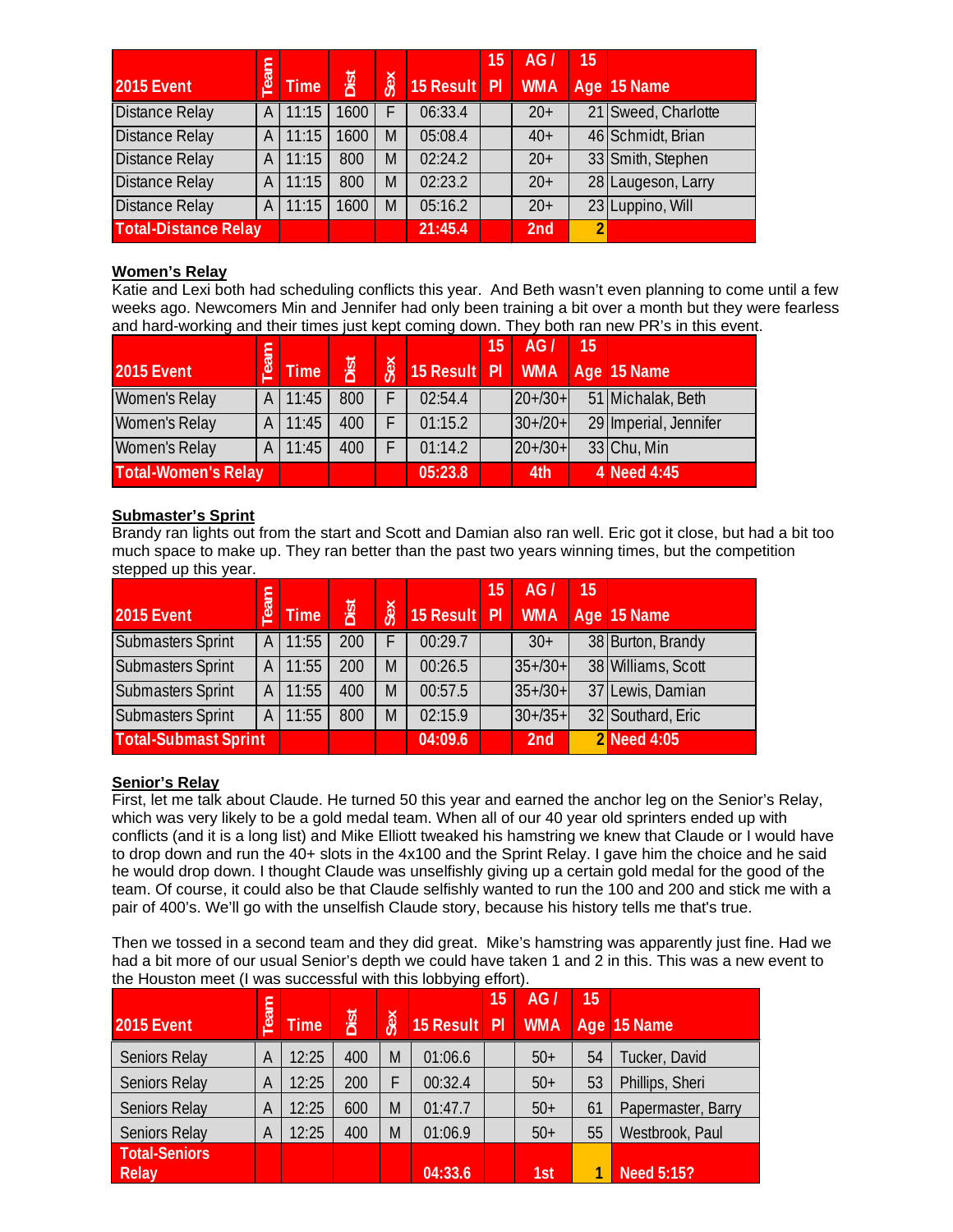|                              |     |             |      |     |              | 15 | AG/        | 15 |                  |
|------------------------------|-----|-------------|------|-----|--------------|----|------------|----|------------------|
| <b>2015 Event</b>            | eam | <b>Time</b> | Dist | Sex | 15 Result PI |    | <b>WMA</b> |    | Age 15 Name      |
| Seniors Relay B              | B   | 12:25       | 400  | M   | 01:23.2      |    | $50+$      |    | 73 King, Rio     |
| Seniors Relay B              | B   | 12:25       | 200  |     | 00:41.9      |    | $50+$      |    | 52 Nagel, Heidi  |
| Seniors Relay B              | B   | 12:25       | 600  | M   | 01:51.6      |    | $50+$      |    | 62 Hull, Chuck   |
| Seniors Relay B              | B   | 12:25       | 400  | M   | 01:06.4      |    | $50+$      |    | 55 Elliott, Mike |
| <b>Total-Seniors Relay B</b> |     |             |      |     | 05:03.1      |    | 4th        |    | 4 Need?          |

#### **4x100**

We got this team together late, but they put in the work on handoff practice on a rainy Saturday morning the week before the meet. It really paid off as they took  $2^{nd}$  with good performances and handoffs.

|                     |     |             |      |     |              | 15 | AG/        | 15 <sub>1</sub> |                    |
|---------------------|-----|-------------|------|-----|--------------|----|------------|-----------------|--------------------|
| 2015 Event          | eam | <b>Time</b> | Dist | Sex | 15 Result PI |    | <b>WMA</b> |                 | Age 15 Name        |
| 4 x 100 Relay       | A I | 12:35       | 100  |     | 14.7         |    | $35+$      |                 | 38 Burton, Brandy  |
| 4 x 100 Relay       | ΑI  | 12:35       | 100  |     | 13.6         |    | $20+$      |                 | 26 Geiger, Heather |
| 4 x 100 Relay       | A I | 12:35       | 100  | M   | 12.1         |    | $40+$      |                 | 50 Cirba, Claude   |
| 4 x 100 Relay       | A I | 12:35       | 100  | M   | 11.3         |    | $20+$      |                 | 24 Wang, Alex      |
| Total-4 x 100 Relay |     |             |      |     | 51.7         |    | 2nd        |                 | 2 Need 51.0        |

#### **Pyramid Relay**

Amber and Annalisa have been working their 400 times down and Larry and Stephen returned for the double. Ismail ran an excellent 1200 leg to take  $3<sup>rd</sup>$  overall.

|                            |     |             |      |     |              | 15 | AG/        | 15 |                     |
|----------------------------|-----|-------------|------|-----|--------------|----|------------|----|---------------------|
| <b>2015 Event</b>          | eam | <b>Time</b> | Dist | Sex | 15 Result PI |    | <b>WMA</b> |    | Age 15 Name         |
| <b>Pyramid Relay</b>       | A   | 12:45       | 400  | F   | 01:19.9      |    | $20+$      |    | 26 Palmer, Amber    |
| <b>Pyramid Relay</b>       | A   | 12:45       | 800  | M   | 02:22.5      |    | $20+$      |    | 28 Laugeson, Larry  |
| <b>Pyramid Relay</b>       | A   | 12:45       | 1200 | M   | 03:36.5      |    | $20+$      |    | 32 Jorio, Ismail    |
| <b>Pyramid Relay</b>       | A   | 12:45       | 800  | M   | 02:28.5      |    | $20+$      |    | 33 Smith, Stephen   |
| <b>Pyramid Relay</b>       | A   | 12:45       | 400  | F   | 01:21.9      |    | $20+$      |    | 30 Rogers, Annalisa |
| <b>Total-Pyramid Relay</b> |     |             |      |     | 11:09.3      |    | 3rd        |    | 3 Need 10:15        |

#### **Master's Relay**

The previous years times in this version of the Master's Relay had not been very good in Houston. I loaded one team and fielded a strong second team. This was to try and push the other teams down a slot in the scoring – a displacement strategy. The teams must have all sensed this race could be better and they all picked it up. Barker took his 3<sup>rd</sup> Gold medal of the day and Brian was solid as always in his 3<sup>rd</sup> event of the day. Dave Tucker ran his 3<sup>rd</sup> event of the day (and he also high jumped and long jumped) as did Barry. Stephanie worked hard all season and got her gold medal as a reward and Beth was outstanding in her 2<sup>nd</sup> race after very little training.

|                               |     |             |      |            |           | 15 | AG/        |   |                       |
|-------------------------------|-----|-------------|------|------------|-----------|----|------------|---|-----------------------|
| <b>2015 Event</b>             | eam | <b>Time</b> | Dist | <b>Sex</b> | 15 Result | P  | <b>WMA</b> |   | Age 15 Name           |
| Masters Relay                 | A   | 1:00        | 800  | M          | 02:25.9   |    | $40+$      |   | 46 Barker, Paul       |
| <b>Masters Relay</b>          | A   | 1:00        | 400  | F          | 01:22.5   |    | $40+$      |   | 42 Hilbun, Stephanie  |
| <b>Masters Relay</b>          | A   | 1:00        | 800  | M          | 02:23.4   |    | $40+$      |   | 46 Schmidt, Brian     |
| <b>Total-Masters Relay</b>    |     |             |      |            | 06:11.8   |    | 1st        |   |                       |
| <b>Masters Relay-B</b>        | B   | 1:00        | 800  | M          | 02:37.8   |    | $40+$      |   | 54 Tucker, David      |
| <b>Masters Relay-B</b>        | B   | 1:00        | 400  | F          | 01:15.4   |    | $40+$      |   | 51 Michalak, Beth     |
| <b>Masters Relay-B</b>        | B   | 1:00        | 800  | M          | 02:44.7   |    | $40+$      |   | 61 Papermaster, Barry |
| <b>Total-Masters Relay -B</b> |     |             |      |            | 06:37.9   |    | 4th        | 4 |                       |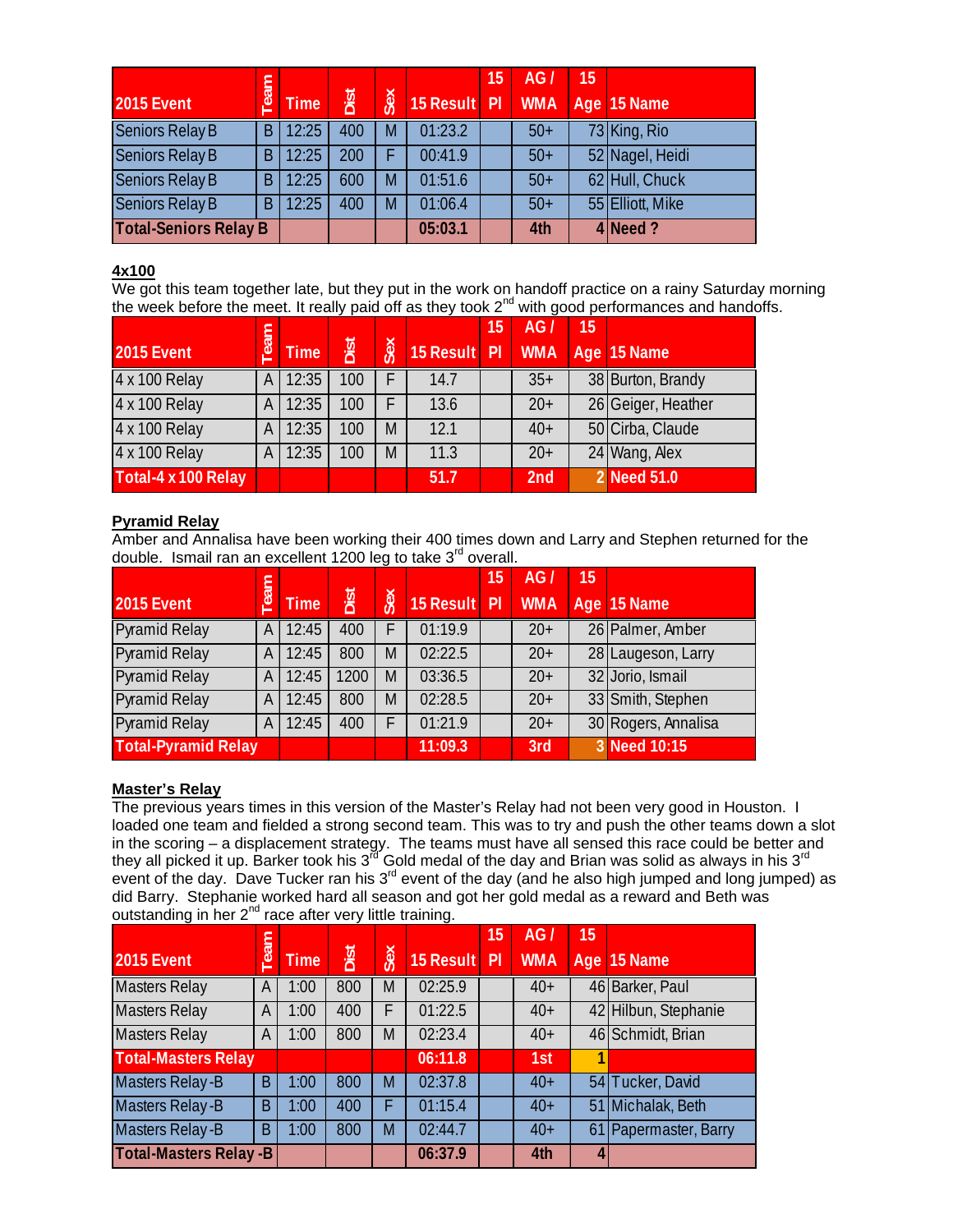#### **Sprint Relay**

Just like the 3 Lap, we were missing that one or two auto/min qual sprinter to put us in contention. Janet had patiently waited all day for her race – as did Anthony. Some team members who hadn't run 3 events quickly cobbled together a B team and they did pretty well too – just 3 seconds behind the TI A team.

|                                 |      |             |      |     |           | 15 | AG/        | 15 |                    |
|---------------------------------|------|-------------|------|-----|-----------|----|------------|----|--------------------|
| 2015 Event                      | Team | <b>Time</b> | Dist | Sex | 15 Result | PI | <b>WMA</b> |    | Age 15 Name        |
| <b>Sprint Relay</b>             | A    | 1:15        | 200  | F   | 00:33.0   |    | $20+$      | 33 | McCaskill, Janet   |
| <b>Sprint Relay</b>             | A    | 1:15        | 200  | F   | 00:32.2   |    | $20+$      | 29 | Imperial, Jennifer |
| <b>Sprint Relay</b>             | A    | 1:15        | 400  | M   | 01:01.5   |    | $20+$      | 27 | Fagnani, Anthony   |
| <b>Sprint Relay</b>             | A    | 1:15        | 400  | M   | 00:59.5   |    | $20+$      | 29 | Reynolds, Michael  |
| <b>Sprint Relay</b>             | A    | 1:15        | 200  | M   | 00:27.2   |    | $40+$      | 50 | Cirba, Claude      |
| <b>Sprint Relay</b>             | A    | 1:15        | 200  | M   | 00:26.6   |    | $20+$      | 24 | Boyda, Nolan       |
| <b>Total-Sprint Relay</b>       |      |             |      |     | 04:00.0   |    | 4th        | 4  | <b>Need 3:37</b>   |
| <b>Sprint Relay</b>             | A    | 1:15        | 200  | F   | 00:33.9   |    | $20+$      | 54 | McCauley, Heidi    |
| <b>Sprint Relay</b>             | А    | 1:15        | 200  | F   | 00:33.9   |    | $20+$      | 33 | Chu, Min           |
| <b>Sprint Relay</b>             | A    | 1:15        | 400  | M   | 01:02.7   |    | $20+$      | 38 | Williams, Scott    |
| <b>Sprint Relay</b>             | A    | 1:15        | 400  | M   | 00:59.2   |    | $20+$      | 32 | Jorio, Ismail      |
| <b>Sprint Relay</b>             | A    | 1:15        | 200  | M   | 00:27.5   |    | $40+$      | 55 | Westbrook, Paul    |
| <b>Sprint Relay</b>             | A    | 1:15        | 200  | M   | 00:26.0   |    | $20+$      | 37 | Lewis, Damian      |
| <b>Total-Sprint Relay</b><br>-B |      |             |      |     | 04:03.2   |    | 6th        | 6  |                    |

#### **Jump Relay**

Sheri and Dave jumped well and came up  $3<sup>rd</sup>$  in this age graded scoring system.

|                         |     |             |      |     |              | 15  | AG/        | 15 |                    |
|-------------------------|-----|-------------|------|-----|--------------|-----|------------|----|--------------------|
| <b>2015 Event</b>       | eam | <b>Time</b> | Dist | Sex | 15 Result PI |     | <b>WMA</b> |    | Age 15 Name        |
| Jump Relay              | A   | 9:15        | LJ   | M/F | 12'1''       | 647 | Any        |    | 53 Phillips, Sheri |
| Jump Relay              | A   | 9:15        | HJ   | M/F | 13'11"       | 619 | Any        | 54 | Tucker, David      |
| Jump Relay              | A   | 11:00       | HJ   | M/F | 4'2"         | 794 | Any        |    | 53 Phillips, Sheri |
| Jump Relay              | A   | 11:00       | LJ   | M/F | 4'8"         | 727 | Any        | 54 | Tucker, David      |
| <b>Total-Jump Relay</b> |     |             |      |     | 2787         |     | 3rd        |    | 3 Need 3200        |

#### **Throw Relay**

Dave and Lonnie teamed up again. Only one team beat them – Exxon. Unfortunately Exxon had 4 good throwers and their B team took 2<sup>nd</sup> sending our team to 3<sup>rd</sup>. The displacement strategy I hoped to use in the Senior's or Master's worked against us in the throws.

|                          |              |             |               |     |              | $\mathsf{15}$ | AG/        | 15 |                     |
|--------------------------|--------------|-------------|---------------|-----|--------------|---------------|------------|----|---------------------|
| <b>2015 Event</b>        | eam          | <b>Time</b> | Dist          | Sex | 15 Result PI |               | <b>WMA</b> |    | Age 15 Name         |
| <b>Throw Relay</b>       | $\mathsf{A}$ | 9:30        | Shot          | M/F | 38'3"        | 706           | Any        |    | 61 Lewis, Lonnie    |
| <b>Throw Relay</b>       | A            | 9:30        | Shot          | M/F | 31'9"        | 543           | Any        |    | 51 Rothenbury, Dave |
| <b>Throw Relay</b>       | $\mathsf{A}$ | 10:30       | <b>Discus</b> | M/F | 90'6"        | 445           | Any        | 61 | Lewis, Lonnie       |
| Throw Relay              | A            | 10:30       | <b>Discus</b> | M/F | 121'         | 602           | Any        |    | 51 Rothenbury, Dave |
| <b>Total-Throw Relay</b> |              |             |               |     | 2295         |               | 3rd        |    | 3 Need 2600         |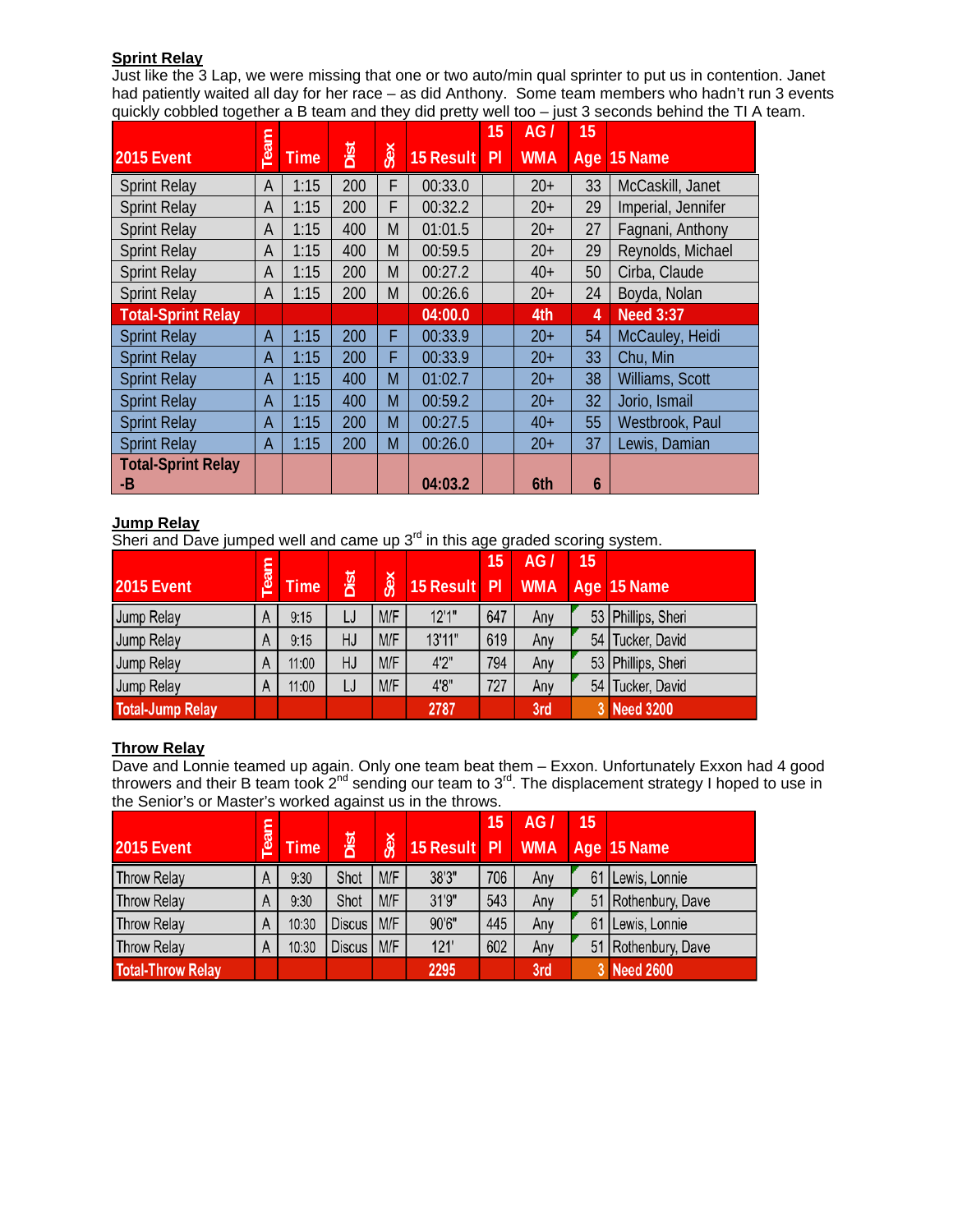## **Overall Results**

Each team drops their lowest 3 scores. Here are the results if the Women's 3K were scored with a 60+ group like the men. In this scenario TI won by a single point.

|                              | <b>Place 2015</b>  |                         |                         |                | Points 2015    |                 |                         |                 |                 |              |           |                 |                |                |                |                         |                |                |
|------------------------------|--------------------|-------------------------|-------------------------|----------------|----------------|-----------------|-------------------------|-----------------|-----------------|--------------|-----------|-----------------|----------------|----------------|----------------|-------------------------|----------------|----------------|
| <b>EVENT</b>                 | TI                 | <b>BP</b>               |                         |                |                |                 | ExxorShellChevSchlBP(B) | <b>CP</b>       | <b>BHP</b>      | TI           | <b>BP</b> |                 |                |                |                | ExxorShellChevSchiBP(B) | <b>CP</b>      | <b>BHP</b>     |
| 3K Mens                      | $\overline{2}$     | $\mathbf 1$             | $\overline{3}$          | 5              | $\overline{4}$ | $\overline{7}$  | x                       | 8               | $6\phantom{1}6$ | 12           | 15        | 10              | 7              | 8              | 5              | 0                       | 4              | 6              |
| <b>3K Womens</b>             | 2                  | $\mathbf{1}$            | $\overline{7}$          | $\overline{4}$ | 3              | 5               | x                       | 6               | x               | 12           | 15        | 5               | 8              | 10             | $\overline{7}$ | $\overline{0}$          | 6              | $\overline{0}$ |
| <b>MENS MILE</b>             | 3                  | 6                       | 5                       | 8              | $\overline{2}$ | $\overline{4}$  | x                       | $\overline{7}$  | $\mathbf{1}$    | 10           | 6         | 7               | 4              | 12             | 8              | $\overline{0}$          | 5              | 15             |
| <b>SUB-MASTERS DISTANO</b>   | $\mathbf{1}$       | $\overline{2}$          | 5                       | 3              | x              | $\overline{4}$  | x                       | 6               | x               | 15           | 12        | 7               | 10             | 0              | 8              | 0                       | 6              | 0              |
| <b>WOMEN'S 800M</b>          | $\pmb{\mathsf{x}}$ | $\mathbf{1}$            | $\overline{2}$          | 5              | $\overline{4}$ | 3               | 6                       | x               | x               | $\mathbf{0}$ | 15        | 12              | $\overline{7}$ | 8              | 10             | 6                       | 0              | 0              |
| <b>THREE-LAP SPRINT</b>      | $\overline{4}$     | $\overline{2}$          | 3                       | $\mathbf{1}$   | 5              | 8               | 6                       | 11              | $\overline{7}$  | 8            | 12        | 10              | 15             | 7              | 4              | 6                       | 1              | 5              |
| <b>EXECUTIVE RELAY</b>       | $\mathbf{1}$       | 3                       | 5                       | 2              | x              | $\overline{4}$  | x                       | x               | x               | 15           | 10        | 7               | 12             | 0              | 8              | 0                       | 0              | 0              |
| <b>DISTANCE RELAY</b>        | 2                  | $\mathbf{1}$            | 4                       | 3              | 8              | 5               | 6                       | $\overline{7}$  | x               | 12           | 15        | 8               | 10             | 4              | 7              | 6                       | 5              | 0              |
| <b>WOMEN'S RELAY</b>         | $\overline{4}$     | $\overline{2}$          | $\mathbf{1}$            | 5              | 6              | x               | 3                       | x               | x               | 8            | 12        | 15              | 7              | 6              | 0              | 10                      | 0              | 0              |
| <b>SUB-MASTERS SPRINT</b>    | $\overline{2}$     | $\overline{4}$          | 3                       | $\mathbf{1}$   | 5              | 9               | 8                       | 11              | 10              | 12           | 8         | 10              | 15             | $\overline{7}$ | 3              | 4                       | 1              | $\overline{2}$ |
| <b>SENIORS RELAY</b>         | $\mathbf{1}$       | 5                       | $\overline{2}$          | 3              | x              | $6\phantom{1}6$ | x                       | x               | x               | 15           | 7         | 12              | 10             | $\overline{0}$ | 6              | 0                       | 0              | $\bf{0}$       |
| 4X100 METER RELAY            | $\overline{2}$     | $\mathbf{1}$            | $6\phantom{1}6$         | $\overline{4}$ | 3              | x               | 5                       | x               | 10              | 12           | 15        | 6               | 8              | 10             | $\mathbf{0}$   | $\overline{7}$          | $\mathbf 0$    | $\overline{2}$ |
| PYRAMID                      | 3                  | $\overline{4}$          | $\overline{2}$          | $\mathbf{1}$   | 8              | 5               | $6\phantom{1}$          | $\overline{7}$  | $\overline{9}$  | 10           | 8         | 12              | 15             | 4              | $\overline{7}$ | 6                       | 5              | 3              |
| <b>MASTERS RELAY</b>         | $\mathbf{1}$       | $\overline{2}$          | 5                       | 3              | $\overline{7}$ | $\overline{9}$  | 6                       | 10              | x               | 15           | 12        | 7               | 10             | 5              | 3              | 6                       | $\overline{2}$ | $\mathbf{0}$   |
| <b>SPRINT RELAY</b>          | $\overline{a}$     | 3                       | $\overline{2}$          | $\mathbf{1}$   | $\overline{7}$ | x               | 5                       | 10              | $\bf 8$         | 8            | 10        | 12              | 15             | 5              | $\mathbf{0}$   | 7                       | 2              | 4              |
| Jump Relay                   | 3                  | 5                       | 1                       | 2              | 6              | 11              | 7                       | 11              | 11              | 10           | 7         | 15              | 12             | 6              | 1              | 5                       | 1              | 1              |
| <b>Throw Relay</b>           | 3                  | $\overline{4}$          | $\mathbf{1}$            | 9              | 5              | 11              | 8                       | $6\phantom{1}6$ | 11              | 10           | 8         | 15              | 3              | $\overline{7}$ | 1              | 4                       | 6              | 1              |
| 17 team events >             |                    |                         |                         |                |                |                 |                         |                 |                 | 184          | 187       | 170             | 168            | 99             | 78             | 67                      | 44             | 39             |
| 14 counted events (drop 3) > |                    |                         |                         |                |                |                 |                         |                 |                 |              |           | 168 167 152 154 |                | 99             | 78             | 67                      | 44             | 39             |
| 1st                          | 4                  | 5                       | 3                       | $\overline{4}$ | $\mathbf{0}$   | $\theta$        | $\pmb{0}$               | $\bf 0$         | $\mathbf 1$     |              |           |                 |                |                |                |                         |                |                |
| 2nd                          | 5                  | $\overline{\mathbf{4}}$ | $\overline{\mathbf{4}}$ | $\overline{2}$ | $\mathbf 1$    | $\mathbf 0$     | 0                       | $\mathbf 0$     | $\pmb{0}$       |              |           |                 |                |                |                |                         |                |                |
| 3rd                          | 4                  | $\overline{2}$          | 3                       | $\overline{4}$ | $\overline{2}$ | $\mathbf{1}$    | $\mathbf{1}$            | $\mathbf{0}$    | $\pmb{0}$       |              |           |                 |                |                |                |                         |                |                |
| 4th                          | 3                  | 3                       | $\mathbf{1}$            | $\overline{2}$ | $\overline{2}$ | $\overline{3}$  | 0                       | $\pmb{0}$       | $\pmb{0}$       |              |           |                 |                |                |                |                         |                |                |
| 5th                          | 0                  | $\overline{2}$          | $\overline{\mathbf{4}}$ | 3              | $\overline{3}$ | $\overline{3}$  | $\overline{2}$          | $\bf 0$         | $\pmb{0}$       |              |           |                 |                |                |                |                         |                |                |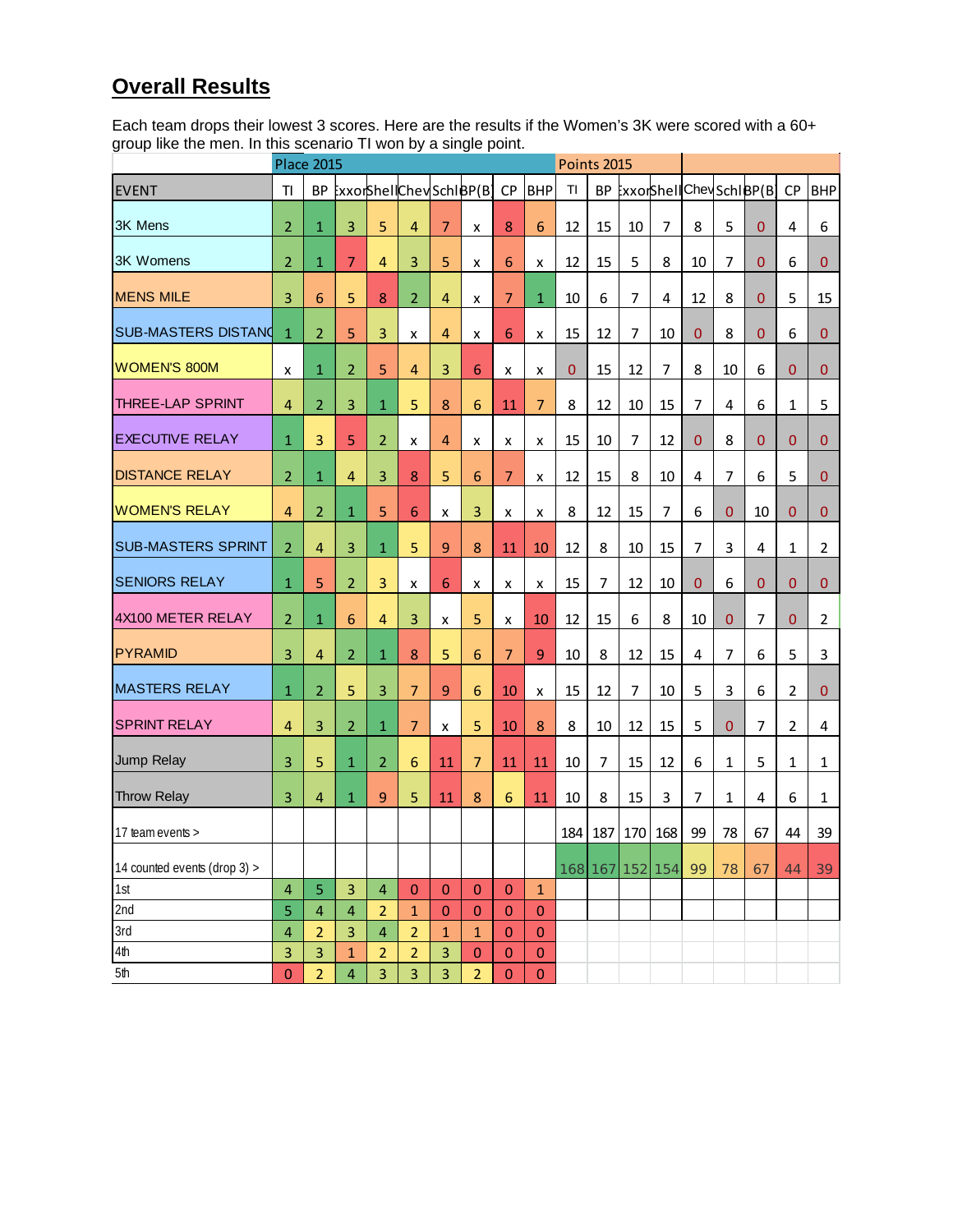And here are the results with the 3K scoring rule that was not written and according to the meet director "This was known to local teams but not to you." Despite the odd rule, we would have won anyway if we had just finished one place higher in any event, or BP had finished one place lower. Two of the sprint events were just 0.6 or 0.7 seconds from moving up a slot. It was that close.

|                              |                         | <b>Place 2015</b>       |                         |                         |                |                |                  | <b>Points 2015</b> |                  |          |     |    |                |                     |              |                         |                |                |  |  |
|------------------------------|-------------------------|-------------------------|-------------------------|-------------------------|----------------|----------------|------------------|--------------------|------------------|----------|-----|----|----------------|---------------------|--------------|-------------------------|----------------|----------------|--|--|
| <b>EVENT</b>                 | TI                      | <b>BP</b>               |                         | ExxorShellChevSchlBP(B) |                |                |                  | CP                 | <b>BHP</b>       | TI.      | BP  |    |                |                     |              | ExxorShellChevSchiBP(B) | <b>CP</b>      | <b>BHP</b>     |  |  |
| <b>3K Mens</b>               | $\overline{2}$          | $\mathbf{1}$            | 3                       | 5                       | $\overline{4}$ | $\overline{7}$ | x                | 8                  | $6\phantom{1}6$  | 12       | 15  | 10 | $\overline{7}$ | 8                   | 5            | 0                       | 4              | 6              |  |  |
| <b>3K Womens</b>             | 3                       | $\mathbf{1}$            | $\overline{7}$          | 4                       | $\overline{2}$ | 5              | x                | 6                  | x                | 10       | 15  | 5  | 8              | 12                  | 7            | 0                       | 6              | 0              |  |  |
| <b>MENS MILE</b>             | 3                       | 6                       | 5                       | 8                       | 2              | $\overline{4}$ | x                | $\overline{7}$     | $\mathbf{1}$     | 10       | 6   | 7  | 4              | 12                  | 8            | 0                       | 5              | 15             |  |  |
| <b>SUB-MASTERS DISTANO</b>   | $\mathbf{1}$            | $\overline{2}$          | 5                       | 3                       | x              | $\overline{4}$ | x                | 6                  | x                | 15       | 12  | 7  | 10             | $\mathbf 0$         | 8            | 0                       | 6              | 0              |  |  |
| <b>WOMEN'S 800M</b>          | x                       | $\mathbf{1}$            | $\overline{2}$          | 5                       | $\overline{4}$ | 3              | 6                | x                  | x                | $\bf{0}$ | 15  | 12 | 7              | 8                   | 10           | 6                       | $\overline{0}$ | 0              |  |  |
| <b>THREE-LAP SPRINT</b>      | $\overline{4}$          | $\overline{2}$          | 3                       | $\mathbf{1}$            | 5              | 8              | 6                | 11                 | $\overline{7}$   | 8        | 12  | 10 | 15             | 7                   | 4            | 6                       | 1              | 5              |  |  |
| <b>EXECUTIVE RELAY</b>       | 1                       | 3                       | 5                       | $\overline{2}$          | x              | 4              | x                | x                  | x                | 15       | 10  | 7  | 12             | $\theta$            | 8            | 0                       | $\mathbf 0$    | 0              |  |  |
| <b>DISTANCE RELAY</b>        | $\overline{2}$          | $\mathbf{1}$            | 4                       | 3                       | 8              | 5              | 6                | $\overline{7}$     | x                | 12       | 15  | 8  | 10             | 4                   | 7            | 6                       | 5              | 0              |  |  |
| <b>WOMEN'S RELAY</b>         | $\overline{4}$          | 2                       | $\mathbf{1}$            | 5                       | 6              | x              | 3                | x                  | x                | 8        | 12  | 15 | 7              | 6                   | 0            | 10                      | 0              | 0              |  |  |
| <b>SUB-MASTERS SPRINT</b>    | $\overline{2}$          | $\overline{4}$          | 3                       | $\mathbf{1}$            | 5              | $\overline{9}$ | 8                | 11                 | 10               | 12       | 8   | 10 | 15             | $\overline{7}$      | 3            | 4                       | 1              | $\overline{2}$ |  |  |
| <b>SENIORS RELAY</b>         | $\mathbf{1}$            | 5                       | $\overline{2}$          | 3                       | x              | 6              | x                | x                  | x                | 15       | 7   | 12 | 10             | $\bf{0}$            | 6            | 0                       | $\mathbf{0}$   | $\bf{0}$       |  |  |
| 4X100 METER RELAY            | $\overline{2}$          | 1                       | 6                       | 4                       | 3              | x              | 5                | x                  | 10               | 12       | 15  | 6  | 8              | 10                  | $\mathbf{0}$ | 7                       | $\mathbf{0}$   | $\overline{2}$ |  |  |
| <b>PYRAMID</b>               | 3                       | 4                       | $\overline{2}$          | $\mathbf{1}$            | 8              | 5              | 6                | $\overline{7}$     | 9                | 10       | 8   | 12 | 15             | 4                   | 7            | 6                       | 5              | 3              |  |  |
| <b>MASTERS RELAY</b>         | $\mathbf{1}$            | 2                       | 5                       | 3                       | $\overline{7}$ | $\overline{9}$ | 6                | 10                 | x                | 15       | 12  | 7  | 10             | 5                   | 3            | 6                       | 2              | 0              |  |  |
| <b>SPRINT RELAY</b>          | 4                       | 3                       | 2                       | $\mathbf{1}$            | $\overline{7}$ | x              | 5                | 10                 | 8                | 8        | 10  | 12 | 15             | 5                   | $\mathbf{0}$ | $\overline{7}$          | 2              | 4              |  |  |
| Jump Relay                   | 3                       | 5                       | $\mathbf{1}$            | $\overline{2}$          | 6              | 11             | $\overline{7}$   | 11                 | 11               | 10       | 7   | 15 | 12             | 6                   | 1            | 5                       | 1              | 1              |  |  |
| <b>Throw Relay</b>           | 3                       | 4                       | $\mathbf{1}$            | 9                       | 5              | 11             | 8                | $6\phantom{1}$     | 11               | 10       | 8   | 15 | 3              | 7                   | 1            | 4                       | 6              | 1              |  |  |
| 17 team events >             |                         |                         |                         |                         |                |                |                  |                    |                  | 182      | 187 |    | 170 168        | 101                 | 78           | 67                      | 44             | 39             |  |  |
| 14 counted events (drop 3) > |                         |                         |                         |                         |                |                |                  |                    |                  |          |     |    |                | 166 167 152 154 101 | 78           | 67                      | 44             | 39             |  |  |
| 1st                          | $\overline{\mathbf{4}}$ | 5                       | 3                       | $\overline{4}$          | $\bf 0$        | $\mathbf{0}$   | $\boldsymbol{0}$ | $\pmb{0}$          | $\mathbf 1$      |          |     |    |                |                     |              |                         |                |                |  |  |
| 2nd                          | $\overline{\mathbf{4}}$ | $\overline{\mathbf{4}}$ | $\overline{4}$          | $\overline{2}$          | $\overline{2}$ | $\mathbf{0}$   | $\mathbf{0}$     | $\bf 0$            | $\boldsymbol{0}$ |          |     |    |                |                     |              |                         |                |                |  |  |
| 3rd                          | 5                       | $\overline{2}$          | 3                       | $\overline{\mathbf{4}}$ | $\mathbf{1}$   | $\mathbf 1$    | $\mathbf{1}$     | $\boldsymbol{0}$   | $\pmb{0}$        |          |     |    |                |                     |              |                         |                |                |  |  |
| $4th$                        | $\overline{3}$          | 3                       | $\mathbf{1}$            | $\overline{2}$          | $\overline{2}$ | $\overline{3}$ | $\mathbf{0}$     | $\bf 0$            | $\pmb{0}$        |          |     |    |                |                     |              |                         |                |                |  |  |
| 5th                          | $\mathbf{0}$            | $\overline{2}$          | $\overline{\mathbf{4}}$ | 3                       | 3              | 3              | $\overline{2}$   | $\pmb{0}$          | $\pmb{0}$        |          |     |    |                |                     |              |                         |                |                |  |  |

#### **Thanks**

Overall it was a great, competitive meet. Thank you to those who work behind the scenes – my cocaptain Michael Reynolds, travel organizer Dianna Sulser and equipment manager Mitchel Fulce. And big thanks to the timeless Coach Rio King who can turn anyone who wants to try into a valuable contributor. I love this team and what it represents – people selflessly working together for a common goal. You are improving your health and fitness too. And thanks to TI for proving us some funding to be able to attend the meet.

Paul Westbrook, Sustainable Development Manager, SMTS, LEED AP Texas Instruments Facilities 214.567.7311 Senior Fellow, US State Dept Energy & Climate Partnership for the Americas